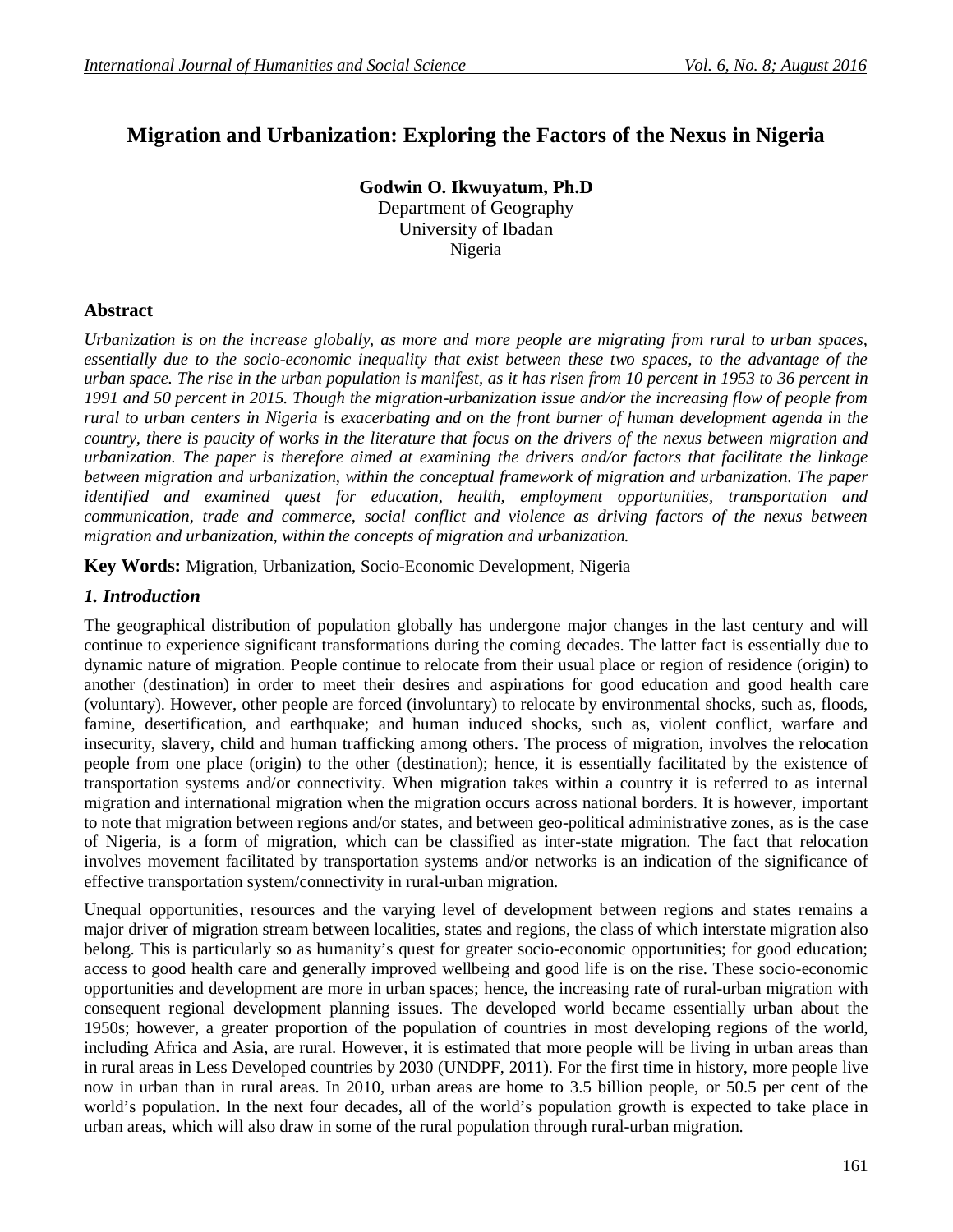Moreover, most of the expected urban growth will take place in developing countries, where the urban population is expected to double, from 2.6 billion in 2010 to 5.2 billion in 2050. In developed countries, the number of urban dwellers will grow more modestly, from 0.9 million in 2010 to 1.1 billion in 2050. During the same period, the world's rural population will decline by 0.6 billion (Corbridge, 2005; UNDPF, 2011 and Davey, 2012). The level of urbanization varies significantly across regions and countries. Europe, Latin America and the Caribbean, Northern America and Oceania are highly urbanized, with urban proportions ranging from 70 to 82 per cent in 2010. Africa and Asia remain mostly rural, with only 40 and 42 per cent of their population living in urban settlements, respectively. By mid-century, however, all regions will be mostly urban, indeed more than 60 percent urban, according to current projections (Fernadis, 2007). Studies by Heller (2006) also maintained that rate of urbanization is slower now than it was in past decades in all regions of the world particularly in the developed countries, largely because most of these countries have already reached high levels of urbanization. The rate of urban population growth is also declining and is expected to continue declining until 2050, although it is still very high in Africa, where the urban population was growing at an annual rate of 3.4 per cent in 2005-2010. In Asia, urban population growth averaged 2.8 per cent in the same period. Nevertheless, the absolute size of these increments is unprecedented: Africa gained an average 13 million additional urban dwellers per year in 2005- 2010, and is expected to gain some 25 million per year in 2045-2050. Asia's urban population increased by 38 million per year in 2005-2010, and is still projected to grow by an annual 35 million in 2045-2050. During the same period, Africa and Asia will be losing 2.5 million and 27.3 million rural inhabitants per year, respectively (UNDPF, 2011).

Furthermore, the current level of urbanization is unprecedented and so is the number and size of the world's largest cities. In 1950, there were only two megacities, that is, cities with at least 10 million inhabitants, and five cities with populations ranging from 5 million to 10 million inhabitants. Today, there are 21 megacities, including 17 in the developing world United Nations, (2008). However, despite their visibility and dynamism, megacities account for less than 10 per cent of the world urban population. A majority of Africa's urban population lives in small cities (with fewer than half a million inhabitants) and so does Europe's. Urban dwellers in Asia, Latin America and the Caribbean and Northern America are more concentrated in large urban agglomerations, with about 20 per cent of their respective populations living in cities with at least 5 million inhabitants. Migration from rural to urban areas has historically played a key role in the rapid growth of cities and, together with the reclassification of rural localities into urban centres; it continues to be an important component of city growth. However, natural increase, that is to say, the difference between births and deaths on site, can contribute significantly to urban growth, particularly in countries where fertility levels remain high. Today, natural increase makes a larger contribution to urban population growth than internal migration and reclassification in the majority of developing countries, such as, Nigeria (United Nations, 2009). Urbanization as result of rural-urban migration influenced by interstate movement has brought a number of advantages to the national economies and opportunities for improving people's well-being, for poverty reduction and for the promotion of sustainable development, but it has also brought serious challenges in many countries, such as Nigeria. Information and analysis are essential to understand these challenges and to assist policy-makers define, formulate and evaluate policies and programmes that address them.

In Nigeria, the rate of urbanization is increasing at an alarming rate. According to Ogunbodede (2010) urbanization rate in Nigeria is growing at an annual rate of 2.65%, this however varies from one state to another, due to the variable nature of accessibility to socio-economic services and opportunities such as, education, medical and healthcare services as well as security to mention a few. For instance, it is estimated that states such as Lagos, Oyo, Rivers, Kano, Enugu, and the Federal Capital Territory would attain population of over 10 million by the year 2020. The resultant effect of this is that there will be pressure on urban social amenities such as water, health care and electricity and most importantly the increase in commuting distance from one location to another or from one state to another. As observed by Egunjobi (1999) and Filani (2004), one of major challenges of contemporary and future urbanization and its emerging urban trends, is the fact that though, practically greater proportion of all urban population growth will take place in developing countries, these counties are currently experiencing the challenges of poverty and underdevelopment. In Nigeria, rapid urbanization in the coming decades will have profound implications for human health, as immense pressure will be put on health care delivery system, thereby raising health risks in the already increasing and vulnerable urban population in the country.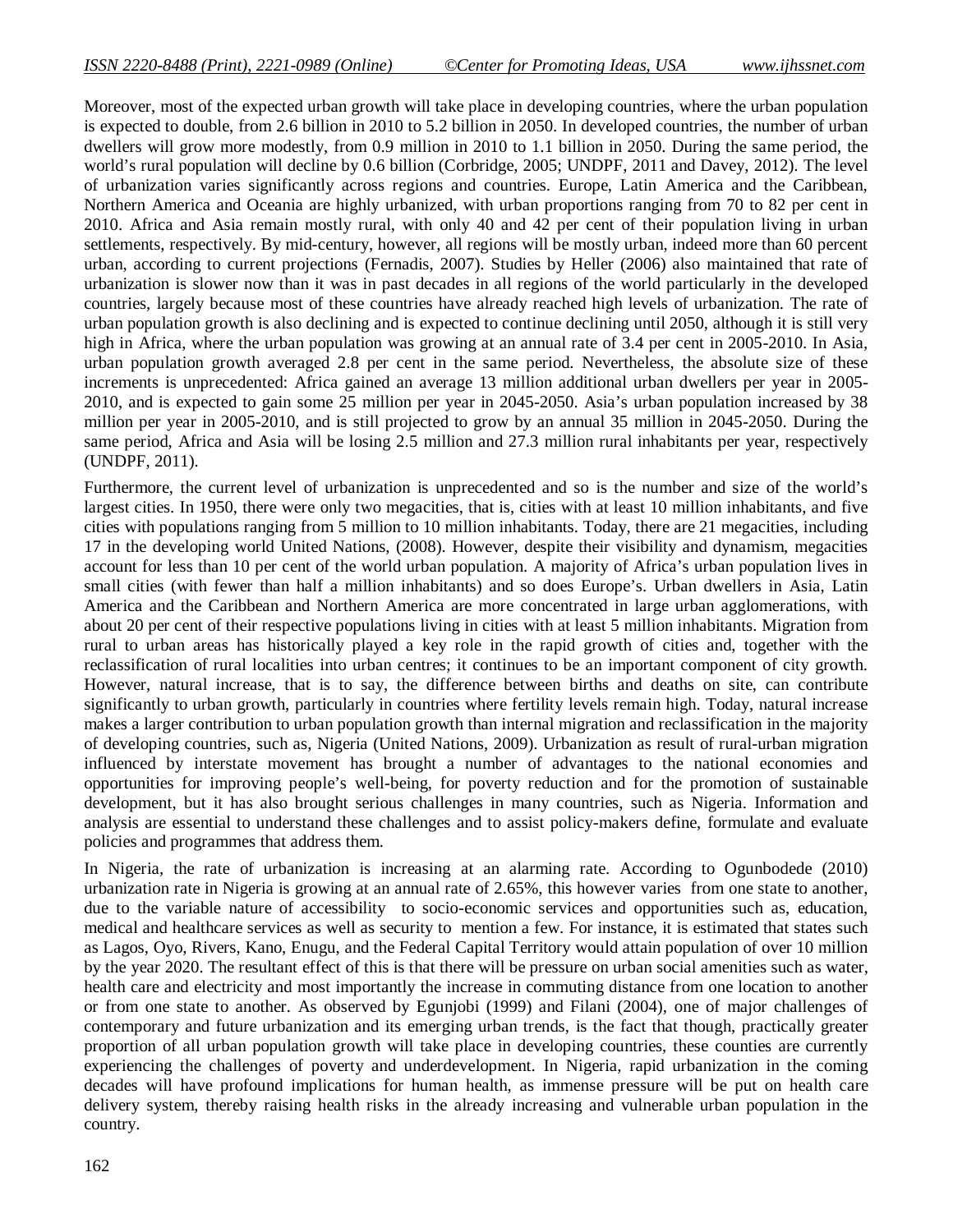In addition, rapid urbanization due to interstate migration does have implication for urban mobility and transport connectivity across the geo-political zones. It is on this background this paper examined interstate migration, transport connectivity, and urban development.

### *2.0 Conceptual Issues*

The concepts of migration and urbanization are examined for better understanding and appreciation of the implications of the nexus linkages between migration and urbanization, in terms of education, health services, social conflict, communication, and/or transport systems/connectivity.

### **2.1 The Concept of Migration**

Migration is the movement of people over defined space and over time, that is, relocation of people from their usual and/or current place of residence to another and residing in the new location (destination) for twelve calendar months or more. Most interstate migrations are circulatory in nature and involve temporary and usually repetitive movement of a migrant worker, trader between home (origin) and host (destination) areas, typically for the purpose of employment and trading among other purposes. It represents an established pattern of population mobility, whether cross-country or rural-urban. These movements are influenced by both exogenous and endogenous factors that predispose the migration process. Exogenous factors include economic differentials, decision-making process of individuals that shape their aspiration and perception of potential places to move to and social-economic networks that affect the migration dynamics. However, the endogenous factors, relates to the decision-making process of individuals that shape their aspiration and perception of potential places to move to and social-economic networks that affect the migration dynamics (Mabogunje, 1970; Afolayan, 1976; 2000; 2006 and Ikwuyatum 2006).

Migration is, therefore, one of many kinds of human mobility defined in large part by movement from one region to the other, within administrative states in a country or/and between contiguous countries or nation states. Even with this straightforward definition, variation of who moves and where they move creates many different classes of migration. Nevertheless, all of them share basic characteristics that contribute to general theories of migration. While there are many such theories, they can usefully be seen as comprising two general kinds: behavioral and economic. Both theories fall within the general Lee's "push-pull" model of migration where the relocation decision is affected by factors that push movers away from current locations and pull them to new places. More specific behavioral and economic theories focus on different individual, socioeconomic, market, and spatial mechanisms within this general model. Given the complexity of migration, there are many points of contact between behavioral and economic theories and the larger push-pull model of migration. Population migration is non-recurrent spatial movements among communities, states, or nations and constitutes one of the three components of population change, the other two being birth and death (Green and Pick 2006). The Drivers of contemporary migration encapsulate both old tendencies and new aspirations and constraints. While in the past Lee's "push-pull" model of migration of provided a framework for understanding the motives for movements, today we need to understand the dynamics of globalization and read different meanings into our old conceptualizations. No West African country is insulated from global trends and shocks. Our responses to these trends and shocks in terms of choice of livelihood options detail our aspirations, experiences, constraints, and opportunities. While urbanites are seeking opportunities and fleeing, abroad to fill labour vacuums, rural dwellers are replacing them and creating new urban concentrations of populations in globally induced opportunity zones (Yaro, 2006).

### **2.3 The Urban Concept**

Urbanization, simply defined is the process by which urban population increases in absolute number and in proportion to rural population either through the increase in population of existing cities or through the growth of new ones. This definition is further amplified by Mabogunje (2005) who indicated that an urban settlement is as a large, compact, densely built-up area where open spaces are often in short supply except at the periphery. Mabogunje further stressed characteristics of an urban settlement as a settlement, where population tend to be heterogeneous and socially diversified, such that kinship relationship is of minimal importance; goods and services are largely commoditized such that everything tends to have a price tag to it, and interaction and interpersonal relations are virtually contractual in nature with the maintenance of law and order being rather formal and impersonal (Mabogunje, 2005; Olujimi, 2011). Urban centres are associated with the diversity of functions where all types of occupations, industries, and services are represented.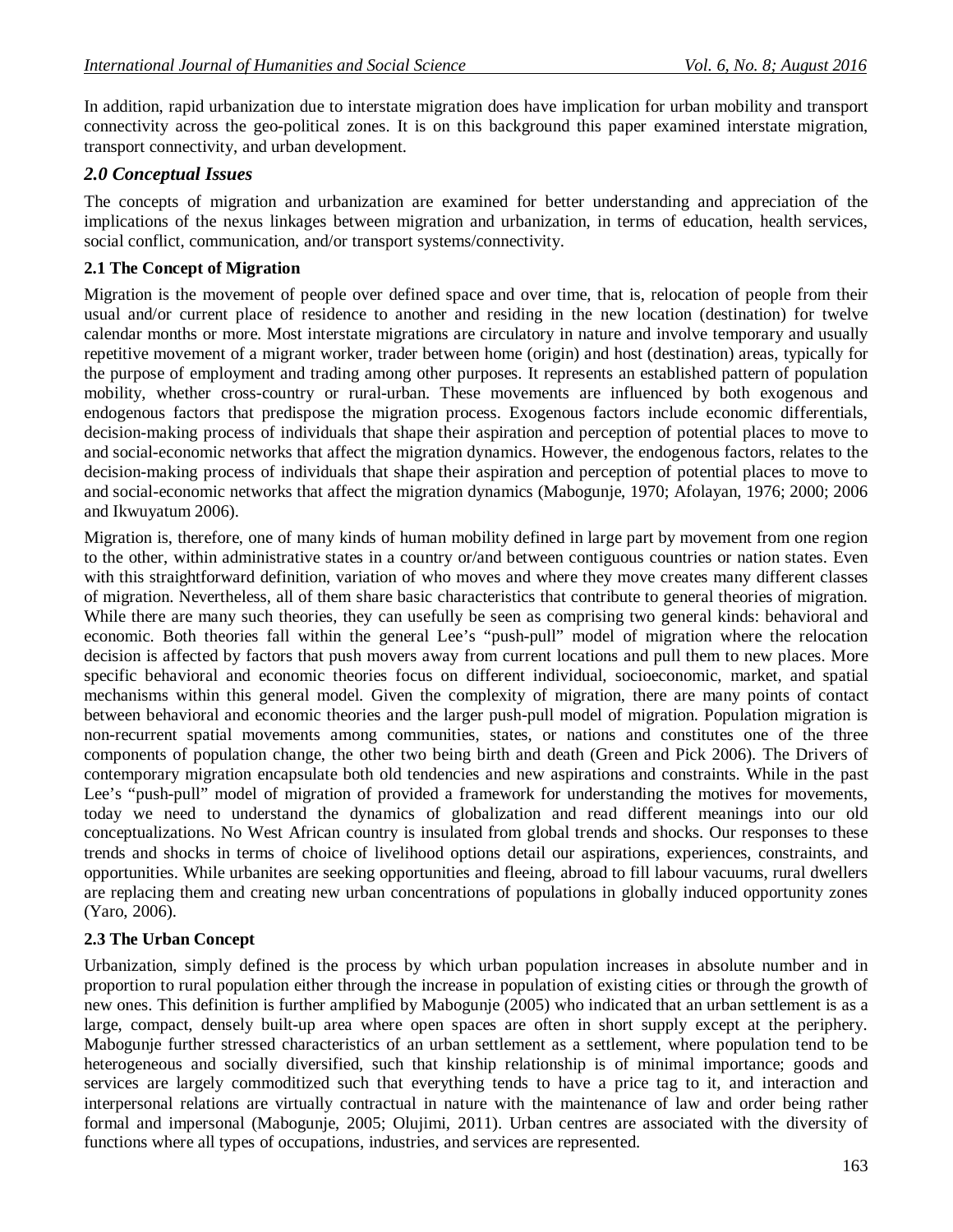Urban centres are classified into types from small towns, big towns, cities, metropolitan cities, to mega-cities. This classification reflects the population. A small town has a population of 20,000 while the mega-city parades population in millions.

### *3.0 Urban Development Trend in Nigeria*

Urban development in Nigeria has been very dynamic. The urban development history of Nigeria can be classified into the pre-colonial, colonial, post colonial/modern periods. These urban development periods form the sub-themes in the next section of the discourse.

### **3.1 Pre-colonial Period**

Nigeria was one of the few countries in Sub-Saharan Africa, during the Pre-colonial period, which had many large pre-industrial cities. During the period, the population of the traditional towns grew very slowly through natural increase of births over deaths. Incessant inter-tribal wars led to sudden and serious decline in the population of many settlements while some were completely destroyed by the enemy. In the South-Western part, there were few other towns and cities such as Ibadan, Benin, Ile-Ife, Oyo, and Ilesha, whose populations were swollen by the influx of refugees fleeing from war affected areas. Early explorers, missionaries and merchants estimates of population of towns show the existence of substantial human settlements in this part of the world in the 19<sup>th</sup> century During this period, the major factors crucial to the growth and development of cities were trading, marketing and administration. As far back as 1857, Hinder, a missionary estimated the population of Ibadan at 100,000; Abeokuta 60,000; Ogbomosho 50,000, and Ilorin 70,000 (Mabogunje, 1968: in Olujimi, 2011). In the Hausa-Fulani Empire of the North, there were large cities such as Kano, Zaria, and Sokoto which served as administrative, trade and religious centers of the Emirate. These towns became more popular as a result of their locations along the trans-Saharan trade routes. The allocation of land to individuals and groups within and outside the city walls for different uses and the supervision of the physical development of the allocated land which were strictly within the portfolio of the Obas ably assisted by their Quarter-Chiefs in the West; the Emir's in the North and the Obi's in the South-east (Olujimi, 2011).

Mining and transport development particularly the introduction of rail transport led to the creation of another category of new towns such as Enugu to house coal miners while Jos and Bukuru were established to serve the tin mining industry on the Jos Plateau. These factors produced significant increase in the population of the country as reflected in the 1952/53 population census that put the figure for the country at 30.4 million out of which 3.2 million were living in 56 urban centres. The growth rate was 1.9 percent. The urban population constituted 10.6 percent of the entire population of the country. There was a noticeable increase in the population of urban centres which was more than doubled the number recorded in 1931 (Olujimi, 1993, 2003b). The urban centres of Lagos, Port Harcourt, Warri, Jos, Kaduna and Kano have grown very fast. Abuja, the Federal Capital City and some of the new State capitals have also experienced phenomenal growth as a result of migration (Adepoju, 2006).

#### **3.2 Colonial Period era**

The Colonial period in Nigeria witnessed heightened trading activities by European Traders who penetrated more into the hinterland. This led to the establishment of more trading centres at places like Abeokuta, Iseyin and Oshogbo. The Obas and village-heads in settlements along the routes passed by the European traders arranged for the carrying of the European Traders from one settlement to the other (Dike, 1960). In addition, the administrative structure created by the colonial governments between 1900 and 1910 drastically changed the pattern of distribution of towns in Nigeria. Headquarters of administrative units were established in existing traditional towns while new towns were created to carry out the 'central place functions' of administration trade and culture in areas where there were scattered villages. The established government stations were made up of government offices, the houses of the Colonial Officers, European traders, and Missionaries built at locations outside the walls of the ancient town. The rapid rate of increase in the population of large urban centres through migration has been of great concern to successive governments in the country since the second half of the 1950s. Rapid urban growth has resulted in problems of urban congestion or overcrowding, poor housing, poor environmental sanitation, unemployment, crimes and other social vices which have come to characterize Nigeria's large urban centres.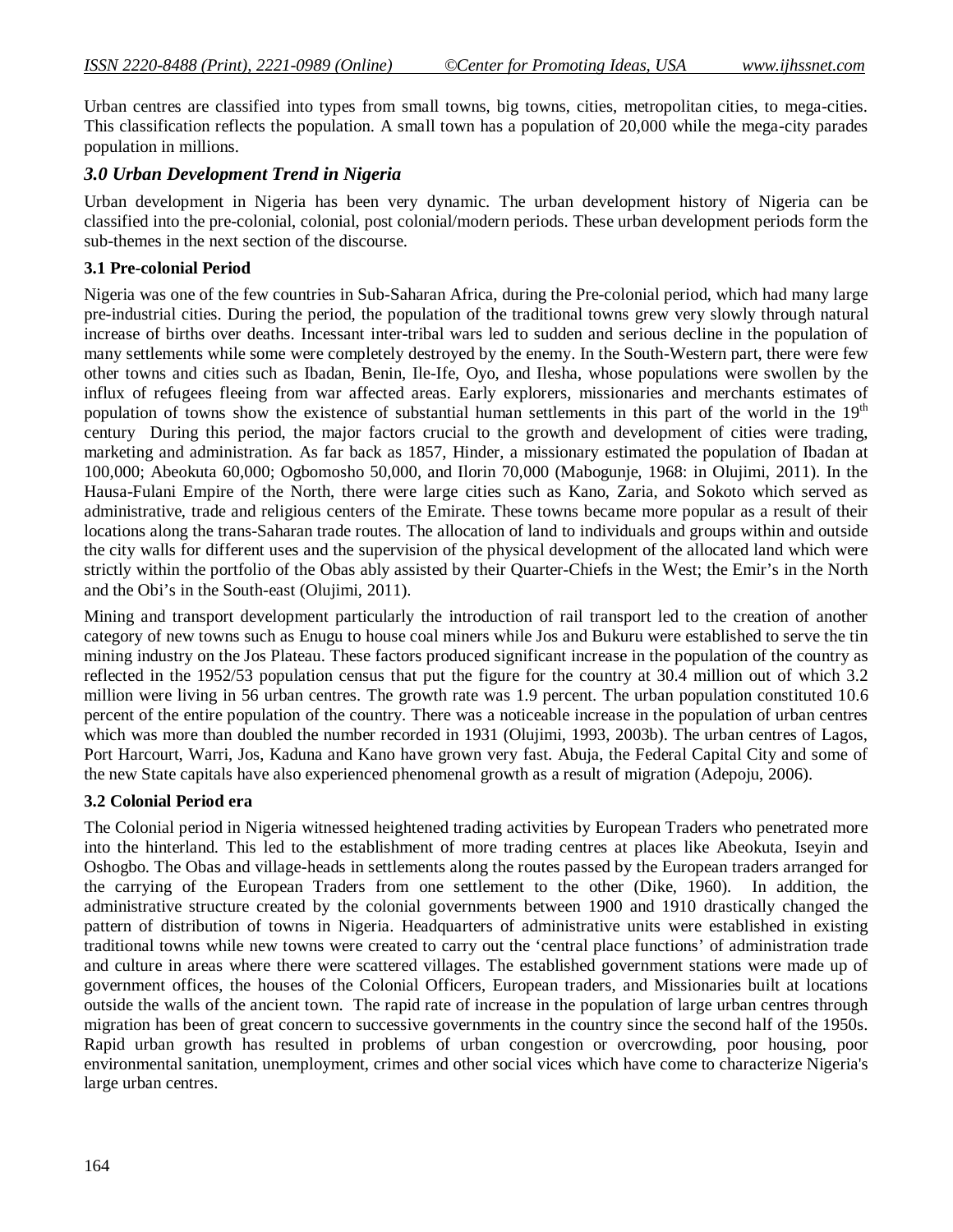### **3.3 Post-Colonial/Modern era**

The Post Colonial is the most significant period in the history of urban development in Nigeria, as the period witnessed phenomenal urban growth. The number of urban centres rose from the few regional centres at independence, which were essentially regional headquarters, such as Ibadan, Enugu, Kaduna, Benin, Lagos and Maiduguri among others. Nigeria currently has more than 500 urban centres including mega-cities and parades high level of planlessness among African countries, which calls for physical planning attention. In essence, urbanization is the process by which urban population increases in absolute number and in proportion to rural population either through the increase in population of existing cities or through the growth of new ones (Olujimi, 2011). The 1991 census in Nigeria gave 36 per cent of the proportion of the total population of the country as urban, which made Nigeria a predominantly rural society with over 60 percent of its total population living in small, remote, rural communities. The urban proportion of the total population of the country has changed significantly from 1911 to date. The 1911 population census put the country's population figure at 16 million; an annual growth rate of 1.5 percent; classified an urban centre as settlements with 5,000 people and identified 29 urban centres. The 1931 population census put the figure for Nigeria at 20.05 million with an annual growth rate of 0.7 percent, as urban centres increased in number. In 1991 the proportion of the urban population rose to 36 per cent and 51 per cent in 2012 (NPC, 1991; PRB, 2012).

A major determinant in the increase in urban population in Nigeria among many factors is the creation of new states, LGAs and development centres. The headquarters of the capitals and headquarters of these states and LGAs respectively became growth poles in their respective areas and rights, thereby pulling people to urban centres, through rural-urban migration. The diversification in occupation, functions and population make urban centres to serve as engine of economic development and to act as population magnet to surrounding rural dwellers (Egunjobi, 1999, Olujimi, 2005b). It is important to note that the south-western part of the country, which is essentially inhabited by the Yoruba, have over the last century established the culture of living in large population concentrations or settlements; hence, fact that it embraced urbanization much earlier than other parts of the country. Notable large cities in the region include: Ibadan, Oshogbo, Ondo, Abeokuta and Ilorin among others. These historic urban centres are largely traditional and pre industrial in nature with a mixture of the modern and the old. One other major determinant of urban growth and/or urbanization in Nigeria is rural-urban Migration (Udo, 1975; Adepoju, 1976; Afolayan, Mabogunje, 1970; Ikwuyatum, 2006). Rural-urban migration which involves the relocation of people from rural to urban areas in the country is essentially an internal form of migration involving a large proportion of internal migrant in the country. However, a large volume of internal migration in the country is induced by scarcity of land, impoverished soil, declining crop yields, poor harvests, and soil erosion, among others. The acquisition of some level of education or skill is also an important factor that prompts migration. Rural-urban migration is responsible for the depopulation of some rural areas and the influx of people into towns and cities (Olorunfemi, 2005). In the face of biting economic crunch and political uncertainty, Nigeria has continued to experience unacceptable level of emigration, this is particularly worrisome, as often the best 'brains' and highly skilled are involved in process of emigration, popularly referred to as 'brain-drain" Economic Community of West African States (ECOWAS) though its policies of free movement of people and goods has significantly facilitated inter-regional and interstate migration between cities and urban centre within the Nigerian borderland, with countries such as, Benin and other contiguous countries.

### *4.0 The Driving Factors of the Migration-Urbanization Nexus*

There are several socio-economic and environmental factors that facilitate the flow of people to urban centers; thereby cementing the nexus between migration and urbanization process in Nigeria.

**4.1** The fundamental factor is the increasing development gap and existing inequity between rural and urban areas, in the provision of socio-economic services and facilities, such as, education, health care system, good housing, employment opportunities, transportation and communication services, social stability, social conflict, and transport systems/connectivity.

### **4.2 Quest for Education/Awareness**

The level and spread of education is one of the indirect factors that influence the rate of urbanization**.** The level of awareness among Nigerians on the increase, for example, basic education and post literacy enrolment, 2001 – 2004, indicated an increase in enrolment, from 635,333(2001), 777,499(2002), 755,438 (2003) to 789,701 (2004), and this particular in rural areas (Federal Ministry of Education, 2005).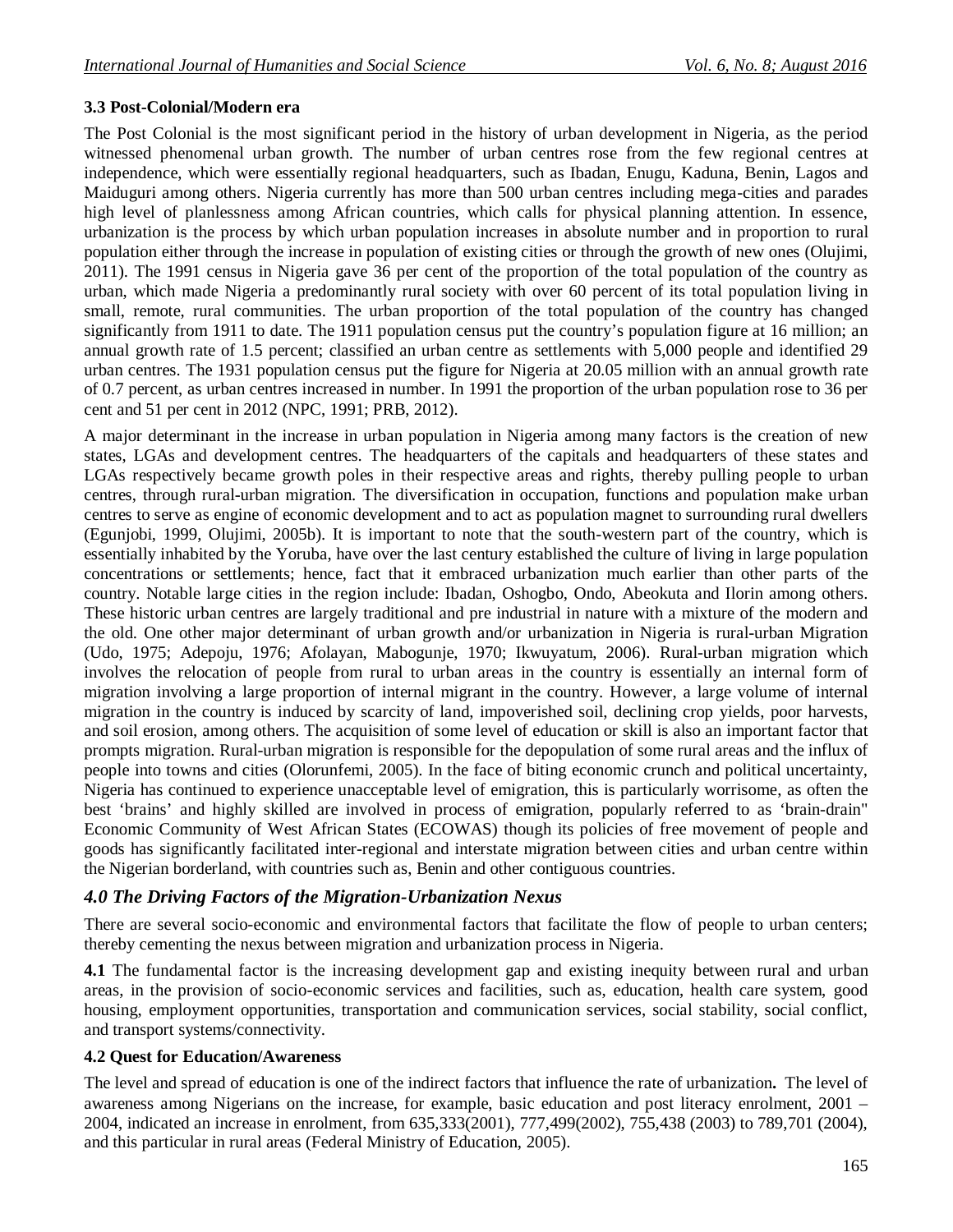The consequence is increased awareness; the quest for modernization is heightened as people seek and migrate to urban centres where which have the potential to meet their aspirations as rural dwellers. Most of the features of modernity are significantly absent in rural communities; hence, educated rural dwellers, whose awareness have been raised by education, are often pulled from rural to urban centers via rural-urban migration to urban centers, where the features of modernity exist and the education rural dweller can actualize his/her dreams and aspirations. The latter situation is also application to the rural population in Nigeria, where the level of education is gradually rising with increasing socio-economic development of the country. A recent survey by the Federal Ministry of Education (2005) indicated there are more rural primary schools (53.4%) than urban ones; over half (51.8%) of secondary schools in located urban centers; and over 80.0 per cent of tertiary institutions in Nigeria are located in urban centers. The latter pattern reflect the skewed nature of distribution educational institutions to the advantage of urban centre; hence, there is a general drift of prospecting candidates from rural to urban centers, through interstate and rural-migration, consequently leading to urbanization in the country.

### **4.3 Quest for Health Care**

Human health is very critical to human wellbeing and development; hence, the saying, health is wealth. It is in this context that people, who have the wherewithal, can afford to go to any length and place to get effective health care, which can sustain their wellbeing. The first recorded instance of people travelling to obtain medical treatment dates back thousands of years to when Greek pilgrims traveled from all over the Mediterranean to the small territory in the Saronic Gulf called Epidauria. This territory was the sanctuary of the healing god Asklepios. Factors that have led to the increasing popularity of medical travel include the high cost of health care, long wait times for certain procedures, the ease, and affordability of international travel, and improvements in both technology and standards of care in many countries. The avoidance of waiting times is the leading factor for medical tourism from the UK, whereas in the US, the main reason is cheaper prices abroad (Horowitz and Rosensweig, 2007). However, the scenario created above is essentially that of the developed world, when people seek medical care by moving to locations and cities that host the best available Medicare. The process of relocation in itself is migration and one which most often than not ends in an urban destination where health care is sourced. The latter fact is very central to our discourse of the influence access to health care system on urbanization, as the human flow (rural-urban and urban-urban migration) is inertia for growth and dynamics of urbanization.

Rural communities globally are characterized by poorer health status and increased problems of accessing health services compared with their metropolitan counterparts (Humphreys & Solarsh, 2008). Difficulties of accessing health services result from the need to overcome distance barriers and diminished local availability of health care due to the high costs of providing health services in sparsely populated areas (Hart, Larson, & Lishner, 2005).

In the case of Nigeria, there is dearth of secondary and tertiary health care facilities in most rural localities, hence, significant percentage of rural dwellers often move to the nearest urban centre to secure health services. The inequality of health care system that tend to drive people to the urban space or centres is allude to by Adebanjo and Oladeji (2006), when they opined that health care system infrastructure and access to health services is skewed towards the urban people and vary between zones and regions. There is therefore interstate movement of people to states and regions with health care infrastructure that can significantly meet their health needs. The varying distribution of health infrastructure between the six geo-political zones of the country in 1999 is shown in table 1.

|                      | <b>Primary</b> |               |              | <b>Secondary</b> |               |              | <b>Tertiary</b> |               |                |  |
|----------------------|----------------|---------------|--------------|------------------|---------------|--------------|-----------------|---------------|----------------|--|
|                      | <b>Private</b> | <b>Public</b> | <b>Total</b> | <b>Private</b>   | <b>Public</b> | <b>Total</b> | <b>Private</b>  | <b>Public</b> | <b>Total</b>   |  |
| <b>South-West</b>    | 1290           | 1848          | 3138         | 191              | 253           | 444          | $\theta$        | 6             | 6              |  |
| South-East+          | 1195           | 617           | 1812         | 515              | 36            | 551          | $\theta$        | 6             | 6              |  |
| South-South++        | 680            | 1259          | 1939         | 490              | 145           | 635          | $\theta$        |               |                |  |
| <b>North-Central</b> | 1882           | 3099          | 4981         | 195              | 209           | 404          |                 |               | 4              |  |
| <b>North-East</b>    | 33             | 2126          | 2459         | 20               | 80            | 100          | $\theta$        | 2             |                |  |
| <b>North-West</b>    | 364            | 3235          | 3599         | 37               | 104           | 141          |                 |               | $\overline{4}$ |  |
| <b>Total</b>         | 5744           | 12,184        | 17,928       | 1448             | 827           | 2275         |                 | 28            | 29             |  |

**Table 1: Distribution of healthcare facilities by tiers in Nigeria's Geopolitical Zones in 1999**

**Source:** (National Health Management Information System, in Erinosho, 2005)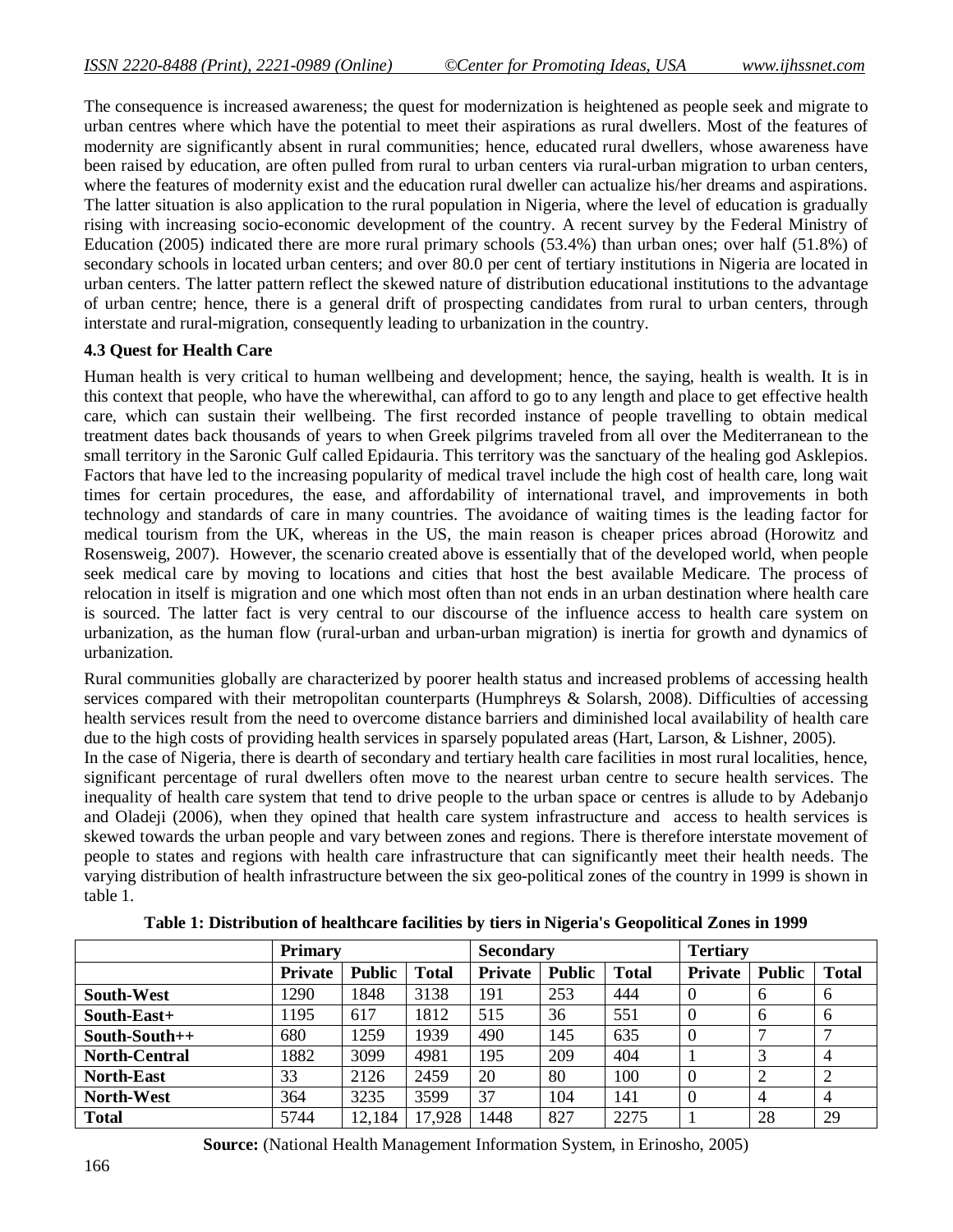- + Excluding data for Anambra and Ebonyi States.
- ++ Excluding data for Cross River state.
- +++ Excluding data for Kebbi state.

Table 1 show that secondary health institutions or General Hospitals are more in South-West (253) and North-Central Regions (209) respectively, than other geopolitical zones. Lagos, Ibadan, Abeokuta and Akure among others are notable urban centres in the south west and Kaduna, Jos, Ilorin, Makurdi and Abuja are urban centres with high concentration of secondary health centres which attract people, leading to interstate migration and consequently urbanization.

#### **4.4 Employment Opportunities**

The high deficit of employment opportunities in rural areas in most development countries is a major push factor and a driver of the increasing flow of people from rural to urban centres in Nigeria, in search of employment opportunities. Cities such as Lagos, Kano, Kaduna, Port Harcourt, Enugu, Sango Otta, which are part of the nation's industrial hop, are cities of attraction with the large employment opportunities that exist in this urban centres. Furthermore, number of urban centres has increased in number with the creation of states and local government areas in Nigeria since her independence in 1960. Today the country has 36 states and a Federal Capital Territory and 774 Local Government Areas. The capital and/or headquarters of each these states and LGAs have grown into urban administrative centres, with socio-economic services and sectors that provide employment opportunities

### **4.5 Transport and Communication Systems as Factors.**

Transportation systems and/or connectivity are vital facilitators of the process and dynamics of migration and urbanization. Migration processes includes among other factors, who moves where, when, how, and under what conditions. These conditions are strongly influenced by pre-existing social and transportation networks between individuals in different locations. Such networks are often created by migration in the first place but they may also arise from institutional practices (for example, business contacts, or religious orders) and increasingly from links made in cyberspace.

Two-way dynamic relationships between networks and migration are central to understanding how key socialscience concepts such as agency and social capital relate to mobility. The entire process is strongly hinged on the process and mode of transportation and/or communication between people and place. Recent migration patterns and their underlying motives are modeled along the new forces of globalization which are transforming economies the world over. Transportation systems and/or connectivity in Nigeria is a major facilitator of intermigration, as people relocate from their place of residence or localities (rural, urban and state) to the other. The second half of the 20<sup>th</sup> century witnessed rapid rate of urbanization and emergence of cities in various parts of Nigeria due to a number of factors among which are: introduction of wheeled transportation, particularly railway and road; categorization of settlement into hierarchical order of township; introduction of monetized economy and consequently production of cash crops and exploitation of mineral resources; continuous geopolitical restructuring, through creation of states and local governments in 1967, 1976, 1987, 1991 and 1996; and the industrialization process between 1960 and 1975, which was based on import substitution strategies and consumer market for imported goods and services (Oyesiku 2002).

In Nigeria, the pace of urbanization has been dramatic showing extraordinarily high rates of 5-10 percent per annum (Egunjobi 1999). Consequently, there has been rapid expansion of Nigerian cities' areal extent, which is now sometimes tenfold their initial point of growth (Egunjobi 1999; Ogunsanya 2002; Oyesiku 2002a). Historically, movements within cities tended to be restricted to walking, which made medium and long distance urban linkages rather inefficient and time-consuming (Rodrigue, 2013) Thus, activity nodes tended to be agglomerated and urban forms compact. Many modern cities have inherited an urban form created under such circumstances, even though they are no longer prevailing (Ayeni, 1994). As observed by Ipingbemi (2005) the dense urban cores of many cities in Nigeria, for example, enable residents to make between one third and two thirds of all trips by walking and biking and especially with the use of tricycles popularly referred as 'Keke-Napep' and by automobile. At the other end of the spectrum, the dispersed emerging urban centers which were built recently, encourages automobile dependency and are linked with high levels of mobility especially those that deals with inter-state movement.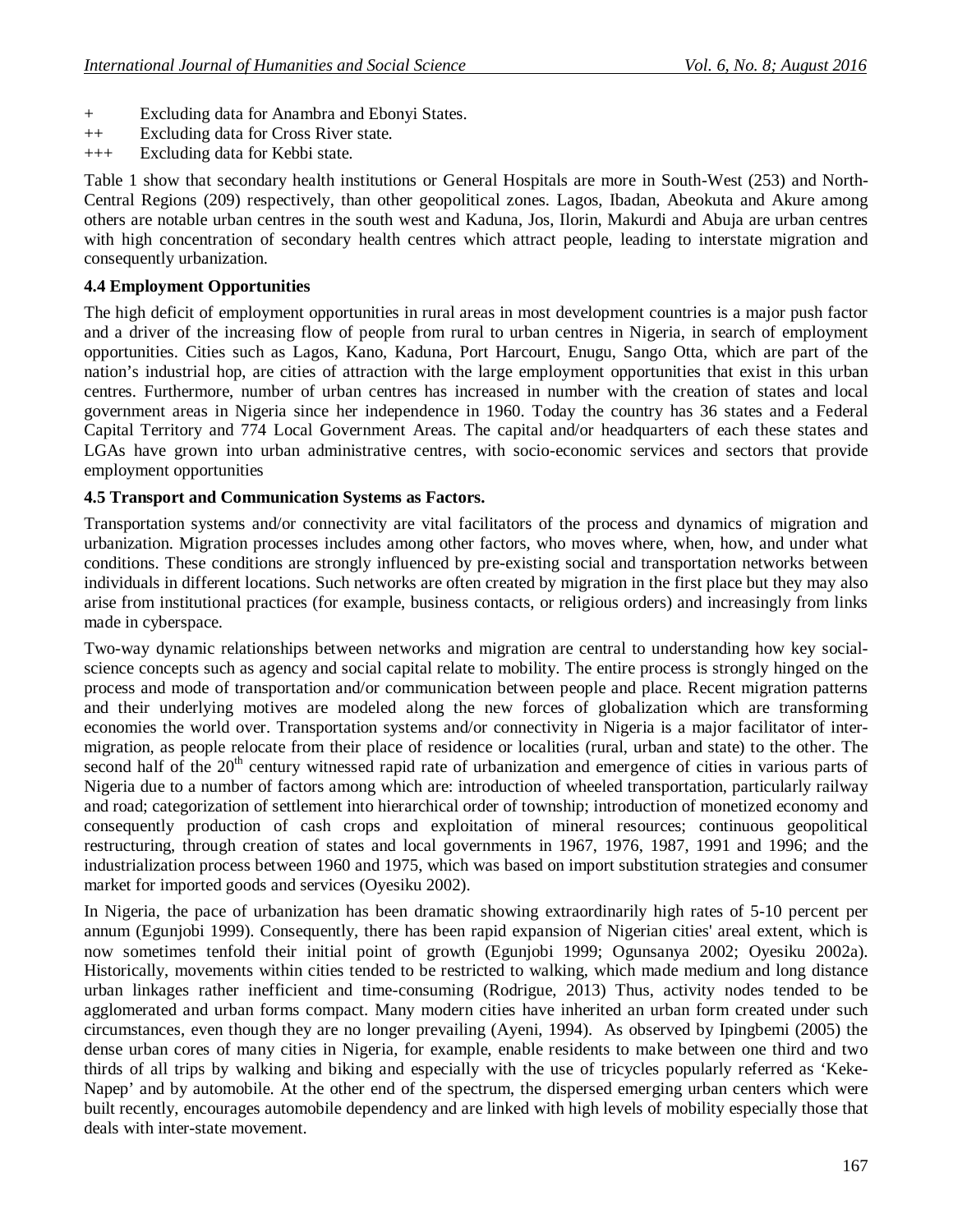The more radical the changes in transport technology have been, the more the alterations on the urban form. Among the most fundamental changes in the urban form is the emergence of new clusters, expressing new urban activities and new relationships between elements of the urban system (Olekesusi, 2012; Ahmed, 2012). In many cities, the central business district (CBD), which was once the primary destination of commuters and serviced by public transportation, has been changed by new manufacturing, retailing, and management practices.

The urban spatial structure shifted from a nodal to a multi-nodal character, implying new forms of urban development and new connections to regional and global economic processes. Initially, suburban growth mainly took place adjacent to major road corridors, leaving plots of vacant or farm land in between. Later, intermediate spaces were gradually filled up, more or less coherently. Highways and ring roads, which circled and radiated from cities, favored the development of suburbs and the emergence of important sub-centers that compete with the central business district for the attraction of economic activities, which make inter- state migration to be possible. As a result, many new job opportunities have shifted to the suburbs (if not to entirely new locations abroad) and the activity system of cities has been considerably modified. Evidence of this metamorphosis within context of internal migration was promoted, leading to enhanced rural-urban and interstate migration, as people moved over a relatively freer space, to work as either migrant tenant farmers, as farm labour and or as migrant traders. The items of trade and direction of their trade also changed, from local to imported goods, mostly in a south north and north–south direction (Udo, 1975). The seasonal movement of nomads that was noted for the precolonial era continued, the exception being movements towards viable locations in the south. Studies on internal labour migration also reveal that migrant labourers from different parts of the country, especially from rural areas moved into regional headquarters, administrative and market centers of Lagos, Kano, Zaria, Enugu, Ibadan, Sokoto, and Kaduna, among many others, in quest of trade and gainful employment (Udo, 1975; Shimada, 1993; Ikwuyatum, 2006).

Since, 1999, the pattern of migration has change in space, and there is now a change from rural -urban migration to inter- state migration. For instance, in south western Nigeria, many labour migrants have shifted from Lagos to Ibadan as a result of affordable standard of living. Thus while they work in Lagos, their family are based in Ibadan. Similarly, due to the transport connectivity, many urban settlers work in Lagos and reside in Abeokuta due to its affordable standard of living. Similarly, in the North-Central zone of the country, despite the availability of socio-economic opportunities, in terms of employment opportunities among others in Abuja, the Federal Capital, significant proportion of workers in the city, reside in cities of neighbouring states of Nassarawa and Niger and commute to work in the FCT, on daily basis in order to take care of the high cost of living in the FCT. This is as a result of the availability of transport connectivity and access to quality of life such as health care, security and communication available and accessible in Nassarawa, compared to Abuja that much more expensive. Thus, transport has not only linked social services together, but, it has changed the urban and state transport system. Invariably, facing the expansion of urban areas, congestion problems and the increasing importance of inter -state movements the existing structure of urban roads was judged to be inadequate, there by posing challenges to accessibility of social services in the city center. In essence, the place of transport system and connectivity in interstate migration and urbanization is not in doubt but significant.

There have been significant physical and significant policy achievements in the transport sector since political independence and most especially in the last thirty years, which, in turn, have effected changes in the nation's space-economy (Filani, 2012). The total road in kilometers increased from 114,768 km in 1980 to 193,200 kms in 1996 and about 200,000kms in 2000 ( $4<sup>th</sup>$  National Development Plan, Oduola, 1989 and MITI, 2002). By 2010, the length of the entire road network has increased to more than 205,000kms. Roads with bituminous surface increased from 11,000kms in 1962 to 40,000kms in year 2000 (Filani and Adesanya, 2011). This extensive road network has facilitated interstate, regional and interregional movement of people and goods in the country. Today, long distance interregional movements can be accomplished in less than one third of the time it took at independence. The pattern and state of Nigeria road network is as at January 1996 is shown in Table 2.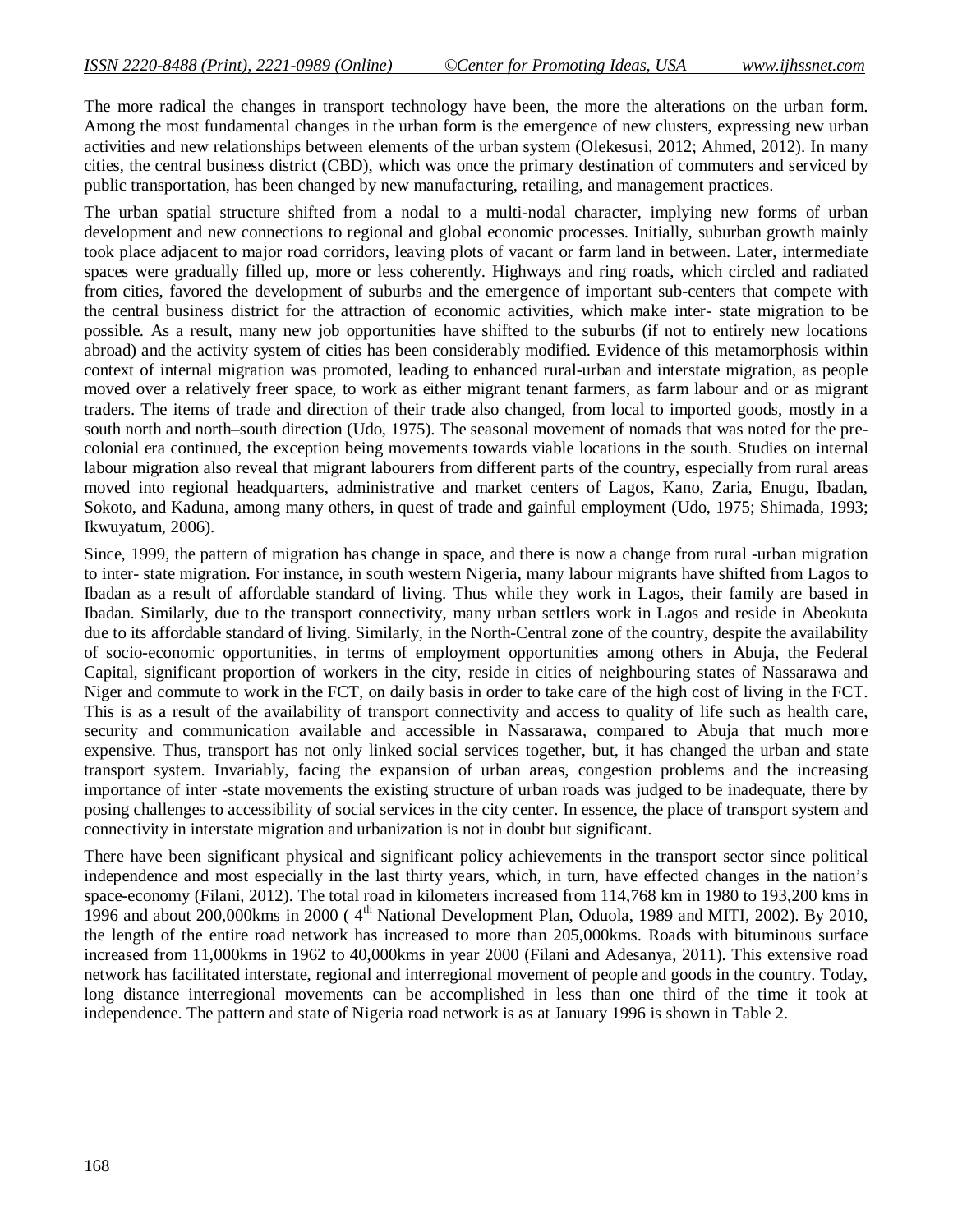|                      | <b>Federal Roads</b> | <b>State Roads</b> | <b>Local Govt. Roads</b> | <b>Total</b> |
|----------------------|----------------------|--------------------|--------------------------|--------------|
| Paved main roads     | 26,500               | 10,400             |                          | 36,900       |
| Unpaved main roads   | 5,600                | 20,100             |                          | 25,700       |
| Urban roads          |                      |                    | 21,900                   | 21,900       |
| Main rural roads     |                      |                    | 72,800                   | 72,800       |
| Village access roads |                      |                    | 35,900                   | 35,900       |
| Total                | 32,100               | 30,500             | 130,600                  | 193,200      |
| % of Total           | $\overline{17}$      | 16                 | 67                       | 100          |

|  |  | Table 2: Condition and Distribution of Road Network length (in km) as at January 1996 |  |  |  |  |  |  |  |
|--|--|---------------------------------------------------------------------------------------|--|--|--|--|--|--|--|
|--|--|---------------------------------------------------------------------------------------|--|--|--|--|--|--|--|

**Source:** Fadaka, B. (1996) 'The Need to Reform the Road Sector'; Lagos 26-27 June, 1996.

Ownership and administration of road transport are organized in a three-tier system of primary, secondary and tertiary road networks which are owned by the Local, State and Federal Government respectively. The main cities including the 36 state capitals and Abuja, the Federal Capital, are connected to one another by a network of twolane highways and some main connections are four-lane dual carriage ways. The most important development in railway construction since political independence has been the 644km Borun extension which was opened in 1964. For about 30 years, the 3,505kilometers of narrow guage railway, network remained almost unchanged, until the third phase of rail construction began in the early 1990s, when work started on the Itakpe-Ajaokuta-Warri standard gauge rail line (Adesanya, 2002). In 2010, close to 295km of the standard guage line has been added (though not fully completed). Over the years, the original dominating role of the railways in moving traffic within Nigeria has declined due mainly to shortage of capacity, poor management and the intensive competition from road transport which is more flexible and more accessible to the populace. Since 1986, the railways carried less than 1 million metric tonnes per annum for 20 successive years, except the temporary break in 1998 (Ballast accounted for 92.8% of total freight in 1998, and the balance of regular cargo was less than 110,000 metric tonnes). The number of passengers carried has also been declining over time (Filani, 2012).

### **4.6 Trade as Driver of the Migration and Urbanization Nexus**

Trade has become a major determinant and driver of both internal and international migration in Nigeria. The apparently large unemployed labour stock that cannot find employment in the formal sector of the economy, tend to find solace in trading, which is a form of self employment and a survival strategy in the informal sector of the economy. Commercial migrants have gradually evolved in Nigeria, as a new face or configuration of migration in the country. This form of migration is essentially driven by the high energy of demand, caused by the immense needs of the burgeoning population within most urban centres in Nigeria: Local Government headquarters, State Capitals, the Federal Capital Abuja and the commercial capital of Lagos in Nigeria (Afolayan, Ikwuyatum and Abejide, 2011). Afolayan, Ikwuyatum and Abejide in their study of traders in four international markets namely: Alaba, Balogun, Computer Village Ikeja and ASPMDA in Lagos metropolis, indicated that trade based or commercial migration, evolves in a step-wise process from rural-urban and urban-international/foreign destinations. The Ibo in Nigeria ethnic group from south eastern part of Nigeria dominate commercial migration in the country; their trading destinations include in Nigeria include the major urban centres: Lagos, Abuja, Port Harcourt, Enugu, Kaduna, Kano, Calabar and Jos, among many others. Using Lagos urban metropolis as the case study, the survey commercial migration into the four sampled markets, by extension, into Lagos urban, is a major for the increasing growth of Lagos as a mega city. The pattern of movement of traders from the geo-political zones in the country is captured in Figure 1.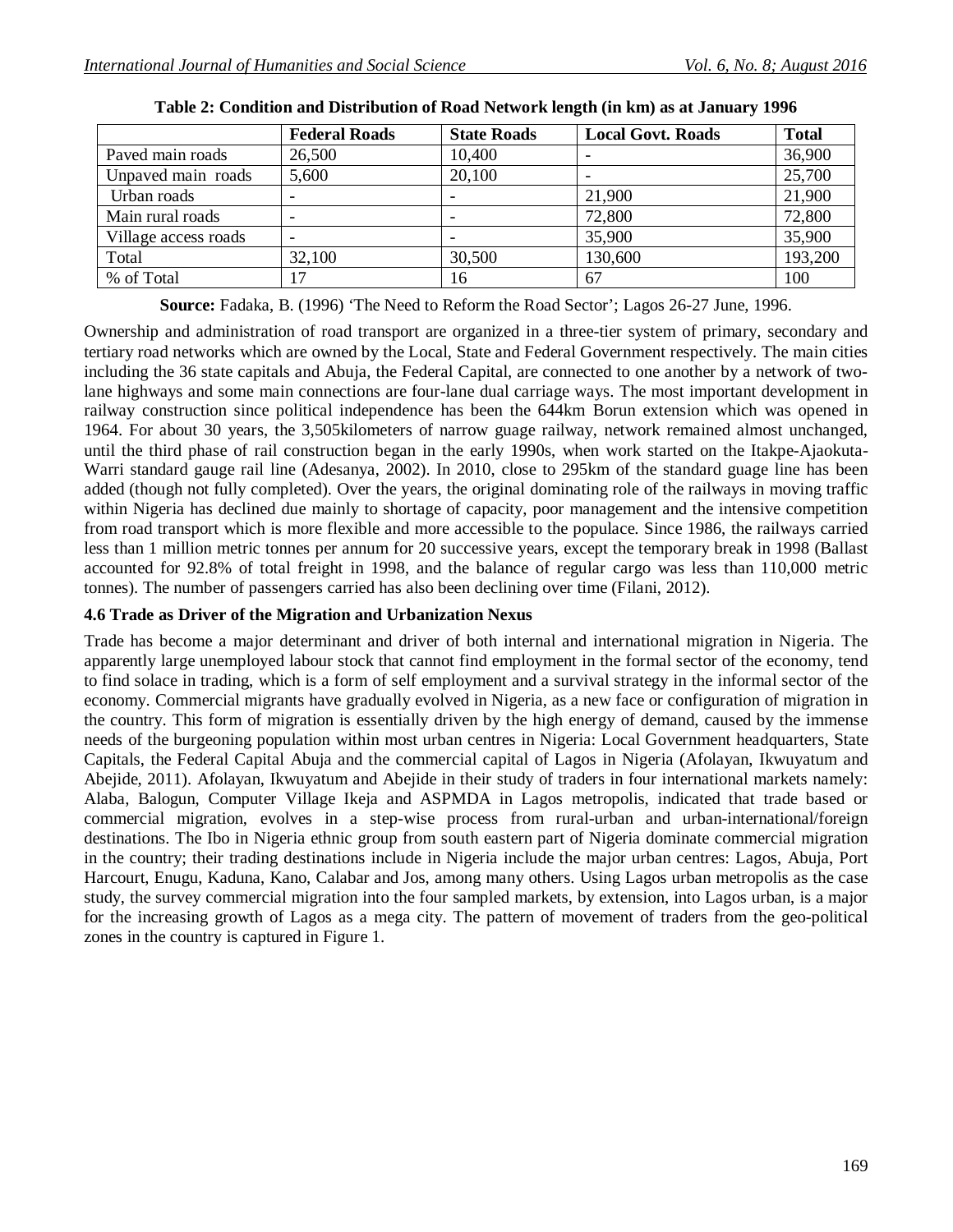

**Figure 1: Geo-political zone of place of origin of traders by market**

**Source:** Afolayan, Ikwuyatum and Abejide (2011)

Furthermore, the study showed that 84 per cent of the traders migrated into Lagos; the majority of international and internal traders, 78.9 and 81.2 per cent respectively, are from the South-East geo-political zone of Nigeria; followed by South-West (10.9%; 11.6%), South-South (8.4%; 5.8%) and North-Central (1.8%; 1.4%). In addition, the study by Afolayan, Ikwuyatum and Abejide (2011) (see Figure 2 and 3) indicated that the pattern of the region of destination of traders on their first international trading trip reflects the high volume of mobility of traders to the Asian sub-continent, as East Asia and West Asia destinations combined accounted for over threequarters (77.1%) of traders on their first trip outside Nigeria. In addition, Nigerian Traders' international destinations have changed significantly from the hitherto traditional destinations of Western Europe, North America to oil-rich countries of the Middle East (Saudi Arabia, Dubai among others), China, Taiwan, and South East Asian countries (South Korea etc- 'The Asian Tigers'). The change in destination tends be influenced by the liberal trade and immigration policies, the existence of Free Trade Zones (FTZ), the relative cheap prices of goods, and the immense diversity of products that are available for sale in these destinations. The surveyed further indicated that over 90 per cent of international commercial or trade driven migration ended up in urban destinations (Afolayan, Ikwuyatum and Abejide, 2011). The latter finding is a further allusion to the factor of trade in urbanization.

#### **4.7 Social Conflict and Violence.**

Conflicts and violence around the world also continue to displace people, moving them into temporary displacement or refugee camps, or to urban slums where access to quality reproductive health services is limited. In Africa, almost half of all countries are experiencing current or recent conflict. Forced migration due to conflict has a negative impact on developing economies and the government's ability to provide lifesaving services. Today, the average length of displacement from conflict for refugees is 17 years (Gettleman, 2010). The place of peace and social stability in the processes of migration and urbanization cannot be overemphasized, as human mobility facilitates migration and urbanization. When there is social conflict and eventually warfare and terrorism in any form, free movement of people is checked if not completely stalled or could result in forced migration.

Urbanization which is essentially determined by rural-urban migration is often checked by the sudden shock of social conflict, terrorism, and war. The check on human mobility has both negative and positive effect on urbanization. When conflicts do not occur in urban areas, urban centres turn to major 'safe heavens' for Internally Displaced Persons (IDPs), who see urban centres as where their security is assured and the infrastructure of the state is often located. Under this circumstance, IDPs are pulled to urban centres, through rural-urban migration which consequently can leads to urbanization and sudden increase in urban population.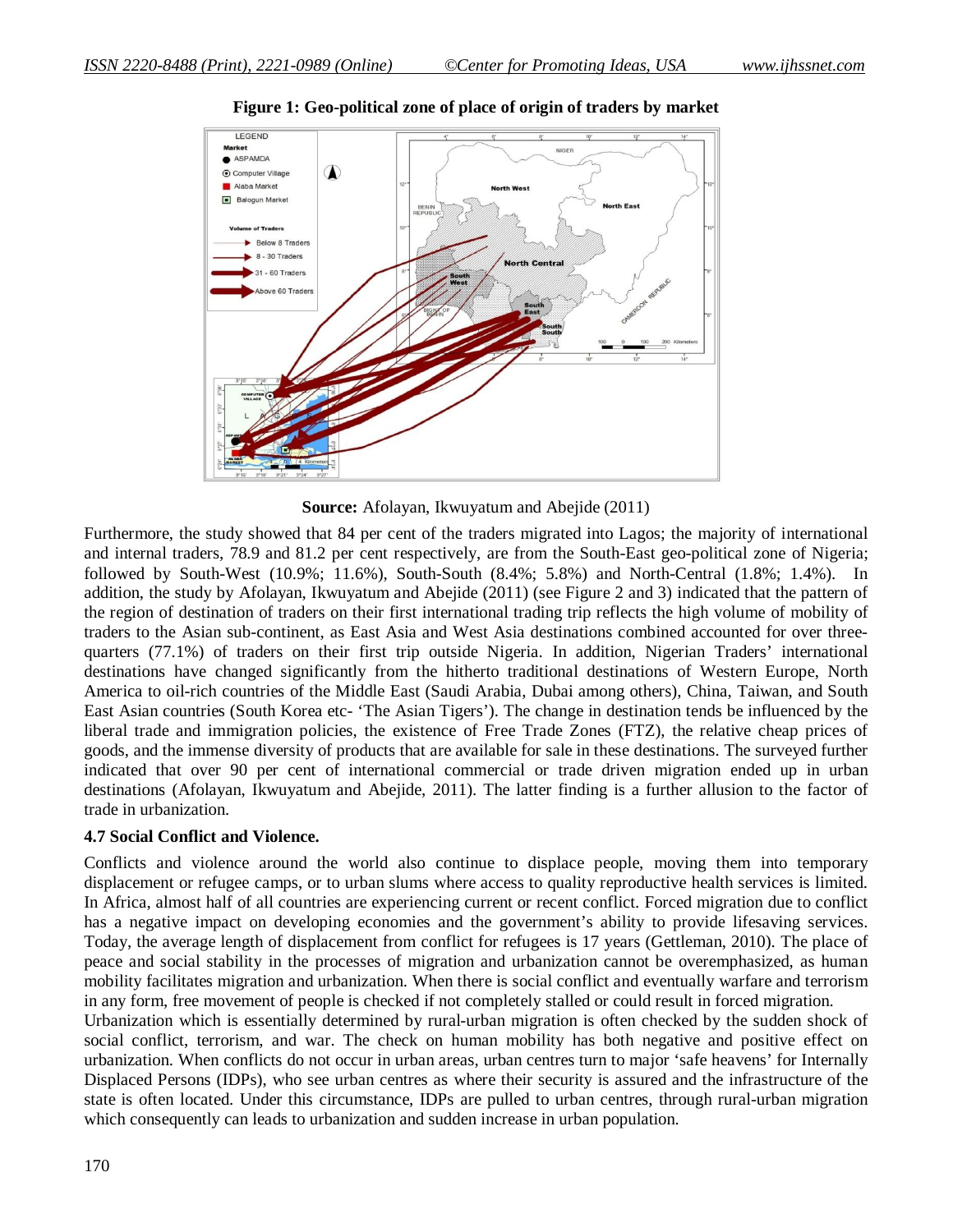The flight of IDPs from rural to urban centres due to social conflict can be seen in parts of the middle belt states of Benue, Nassarawa and Plateau states of Nigeria currently experiencing social conflicts. In these states thousand of IDPs have been forced to relocates to their state capital such as Makurdi, Lafia and Jos, in search of safety.

The negative part of conflict on urbanization is that it could cause 'deurbanization'. When conflict occurs within any urban space, people are forced to out-migrate from those centres, thereby depopulating the urban centres. The case of Maiduguri and other urban centres in the North Eastern part of Nigeria, currently facing the scourge of Boko Haram are good examples. Urban centres in this conflict zone of the country are not only deserted but continue to 'push' people away from them, as these urban centres have become unsafe for actualizing the dreams and aspirations of migrants. In addition, under the scenario of conflict and social instability migrants are 'pulled' into areas of socio-economic opportunities, peace, and unity. In sum, an atmosphere of peace and unity is a vital ingredient for inter-state migration urbanization. Furthermore, terrorism, kidnapping, and militancy in the Niger Delta region of Nigeria, in recent times have significantly affected interstate migration and urbanization. With unsafe rural water ways, interstate and rural-urban migration becomes less attractive thereby slowing the pace of urbanization. In addition, the violence and destruction of the Boko Haram terrorists group in North Eastern region of Nigeria, has significantly depopulated the region, killed over two thousand people since its inception in 2009, and forced over two million people from their usual places of residence. The movement is such that Maiduguri the state capital of Bornu state has become a safe haven for internally displaced persons (IDPs) there raising the population and increasing the urban challenges of Maiduguri. In 2013 for example, nearly 26,000 people fled Bama, the Nigerian Emergency Management Agency reported; and about 1.5 million people were forced from their homes since Nigeria declared a state of emergency in May 2013 (UN, 2013). In addition, a number of urban centres in the North Eastern region became 'ghost towns' until the recoveries by the Nigerian armed forces in collaboration with the Joint International armed forces of neighbouring countries of Chad, Niger and Cameroon.

### *5.0 Challenges of Rural-Urban Migration and Urban Development*

The challenges of -urban migration are as varied as they are dynamic. A crucial aspect of this is that city growth and expansion in Nigeria has been largely uncontrolled (Agbola, 1989; Agbola and Agbola, 1997; Egunjobi, 1999; 2002; Oyesiku, 2002a; Olanrewaju, 2004; etc). Consequently, the scaring and unsatisfactory situations in the cities have been increasing at an alarming rate. Egunjobi (1999) noted that our cities in Nigeria are not only ailing, quite a majority of them are on the verge of breathing the last breath. Several studies have shown that inadequate planning of urban land uses in Nigeria and great intensity of use of land in the urban areas has exacerbated urban problems (Filani.1994; Egunjobi, 1999; 2002; Oyesiku 2002a). The current trend in the Nigerian cities is very frustrating. Mabogunje noted that whether we think of welfare services or employment opportunities, the urban system in Nigeria today is already proving inadequacies as a means of achieving the type of social order that the country desires (Mabogunje, 2005). Current projections indicate that at rate of urbanization since the history of humanity until the beginning of the 21st century, global urban would double in some 40 to 50 years. The environmental consequences of this increase are critical since most of this expected growth will occur in the world's poorest countries. For instance, 83 per cent of urban growth between 2000 and 2030 is expected to occur in Africa and Asia alone (UN Habitat, 2006).

Poor people represent between one-quarter to three-quarters of the urban population in those locations, depending on the region and on the way poverty levels are calculated. According to UN Habitat's *State of the World's Cities 2006-2007*, developing world slums contained 933,000 inhabitants (UN Habitat, 2006). This is equivalent to 41 per cent of the estimated urban population of less developed countries in 2005.The proportion of slum dwellers is largest in some of the sub-regions that are expected to experience substantial absolute urban growth in coming decades. Thus, 72 per cent of urban populations in sub-Saharan Africa and 57 per cent of those in Southern Asia are slum dwellers. Similarly, urban growth in developing countries tends to be made up of mostly poor people (UNFPA, 2007). The new urbanites–those who will double the urban population of Asia and Africa in the 2000- 2030 period–will be made up, to an even larger extent, of poor people. This is because, on the one hand, ruralurban migrants, upon arrival, tend to have somewhat lower average socio-economic levels than the native urban population; on the other, since poor people have higher rates of natural increase; their relative contribution to urban growth tends to be higher than their present share of the urban population. Despite their over representation in existing urban areas and their even greater contribution to future growth, the presence of poor people seems to go largely unacknowledged in the formulation of city plans in developing countries. Seldom are the needs of these people contemplated realistically and explicitly.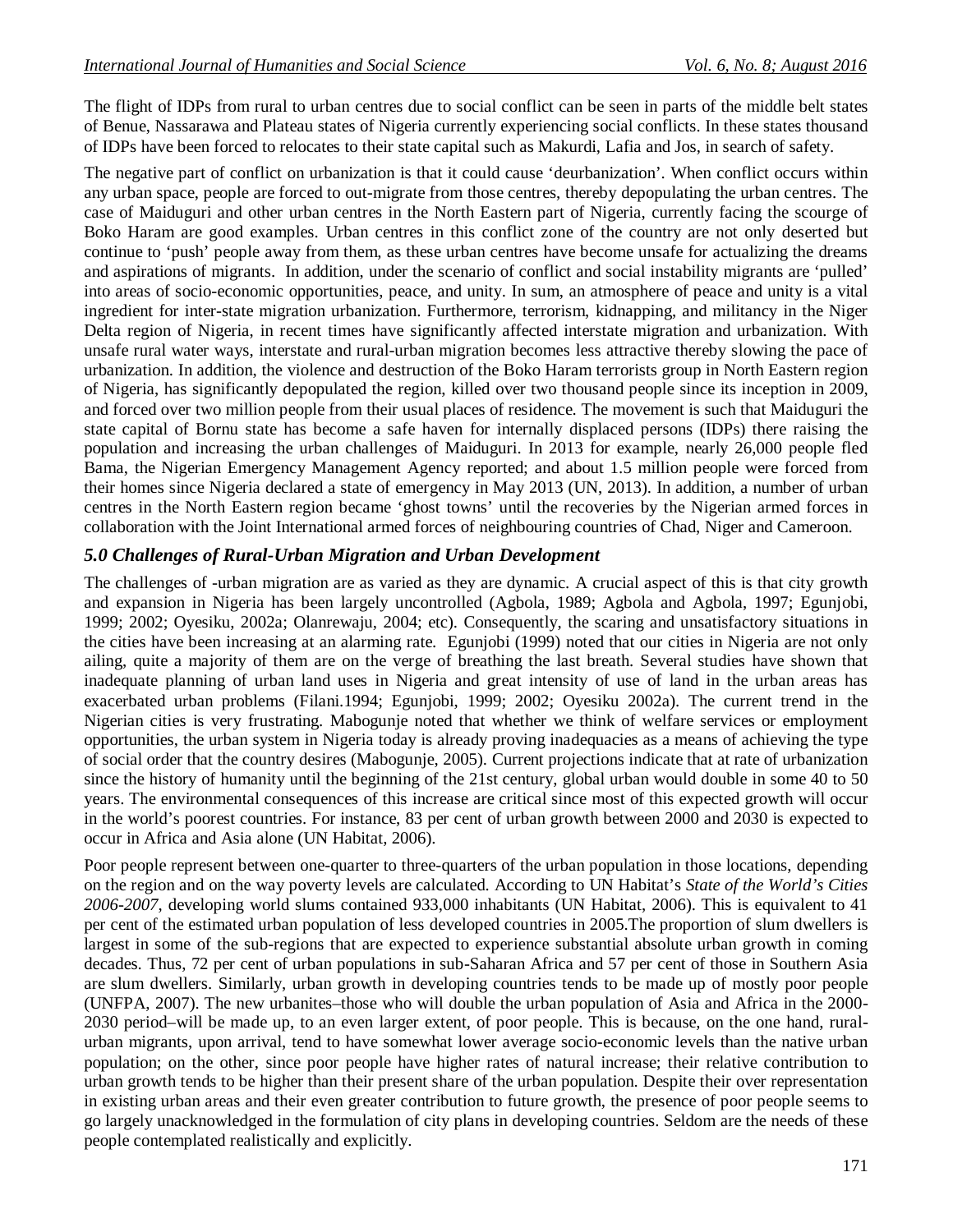On the contrary, to the extent that they are planned, cities are largely configured and redefined basically in accordance with the political influences of real estate capital, with large-scale infrastructure designed to fit the needs of economic activity, and in keeping with the demands and preferences of middle and upper-income groups. Thus, the real and crucial contributions of the poor to the economic life of the city tend to be overlooked and they tend to enter the picture only as a source of problems. In particular, their habitats are seen as eyesores and hindrances that policymakers wish would somehow disappear. Since governments will generally not service areas where land rights are unclear, informal settlements are provided, especially during their formative years, with water, sanitation, transport, electricity or basic social services (Olujimi, 2011).

Frequently, the pattern of occupation in informal settlements is haphazard and asymmetrical, making it difficult to provide vehicular transportation, or other types of services. It will be argued here that such difficulties not only exacerbate the miserable conditions of the poor in urban areas, but also ultimately have an impact on the quality of life and sustainability of the entire city. Nowhere is the neglect of the poor more blatant, and its broader repercussions more detrimental, than in the area of housing. Disregard for the needs of the poor for land and housing makes them fend for themselves as best they can; this generally means that their quest for housing, infrastructure and services is not only a constant struggle, but one that affects the entire range of urban dwellers in various ways. As has been pointed out repeatedly by analysts, the problems of most informal settlements are already determined by the way they come to life (Serra, 2003). Lack of access to land, for example, predetermines difficulties of access to shelter. This unnecessarily accentuates human misery and is the starting point for a vicious circle of poverty.

The poor live in environments that typically concentrate hazards and lack minimal access to clean water for drinking, cooking, washing, and bathing, as well as to serviceable toilets and garbage collection. These conditions increase the spread of disease-causing germs, frequently leading to chronic digestive tract illnesses. Crowded environments help promote such contact-related diseases as measles and tuberculosis, in addition to diarrhea. Under-nutrition due to high prices of nutritious food leads to severe child malnutrition (Stephens and Stair, 2007, p. 137). The sprawling haphazard settlement patterns that typify the invasion of urban lands by poor people also make it much more difficult to put basic infrastructure into place, including roads and pathways that would facilitate the free movement of residents. The sprinkling of such settlements throughout the city also creates hurdles for the design of effective mass transportation and increases the costs of implementing it. Continually adjusted improvisations that ineffectually attempt to accommodate the increasing flow of people and vehicles (and sometimes animals) through narrow winding streets that bypass these sprawling settlements, not only consume enormous resources, but also contribute to energy waste and pollution (Egunjobi, 1999). Perhaps even more telling in today's context of globalized economic competition is the fact that the lack of attention to the land and housing needs of the poor is ultimately bad for business; in a classic vicious circle, it helps to trigger a series of perverse effects that ultimately affect the very ability of a city to be competitive and thus to pursue economic and social development. For instance, it disorganizes the functioning of land markets, pushes up land prices, and increases the difficulties of providing infrastructure and services (Smolka and Larangeira, 2008). In turn, this affects the ability of the city to attract investments, to create jobs and to generate a better financial base for implementing improvements in the city.

The inadequate environmental management attached to the diverse and complex activities within the urban centres is resulting into environmental problems that are threatening urban dwellers (Filani, 1988; Olujimi, 2009a, 2009b). These include the haphazard locations of industries and emissions of hydrocarbon and poisonous gases that are depleting the ozone layer as well as causing climate change and global warming. Slum areas in towns and cities are characterized by inadequate housing, non-provision of functional infrastructural facilities such as portable water, electricity and motorable roads (Olujimi, 2007a). The levels of these problems in Nigeria prompted Agbola (2005) to describe Nigerian cities and towns as reputed to be the dirtiest most unsanitary, least aesthetically pleasing and dangerously unsafe for living which are characterized by non-functioning infrastructure facilities, most poorly governed and intensively dotted with illegal structures. The poor state of these urban infrastructure facilities is resulting into high rate of unemployment, increased crime rate and unimaginable poverty among the greater majority of the urban dwellers (Olanrewaju, 2004).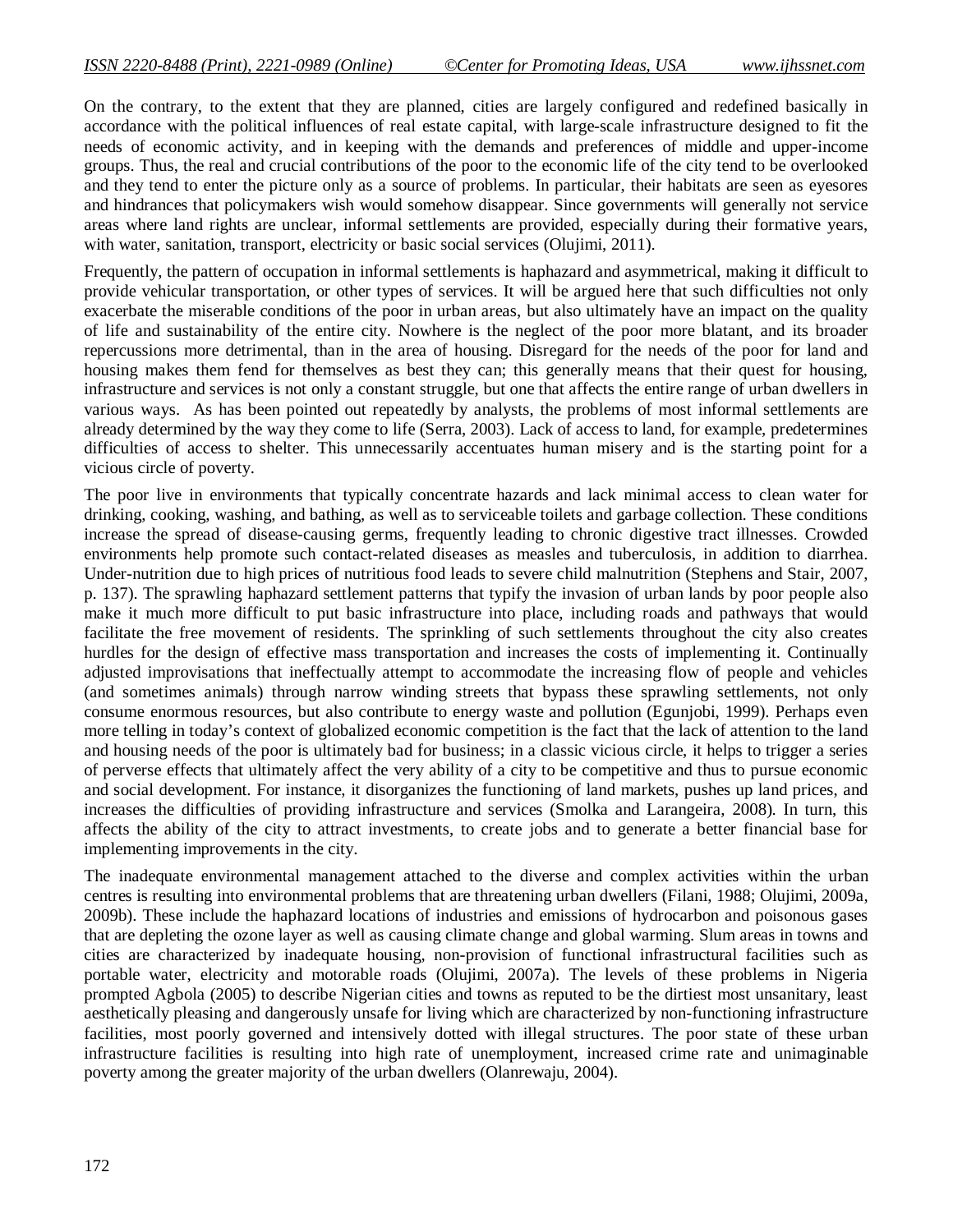## *7.0 Conclusion*

Urbanization globally is on the increase, as more and more people are either moving into the existing urban spaces and/or congregating into evolving population concentrations or new urban centres. Though rural-urban migration and natural increase are key determinants of urbanization, there are silent indirect factors that influence the process of urbanization and pull people into the urban space. These factors include: the quest for education, accessing health care and social conflict. Transport system and/or network is a major vehicle on which people move, in the process of relocating (pulled) between places in the populations desire for education, health care, and in relocating (pushed) when threatened by social conflict. The ongoing transformation of rural economies into modern societies and/or urbanization is significant and most visible in Developing Countries, such as Nigeria, with a large rural population. There is need to check rural-urban migration by developing development policies that provide for equitable development between rural and urban centres. This would go a long way in reducing negative consequences of urbanization such as: poverty, crime, poor housing, and unemployment among the legion of challenges of urbanization, caused essentially by the uncontrolled rural-urban migration in LDCs of the world. The challenges emanating from the nexus migration and urbanization notwithstanding, these human processes (migration and urbanization) are vital flows and interaction necessary for socio-economic development.

### *References*

- Adepoju, A. (1976). "Structure and patterns of Rural Society in Relation to Internal migrationin Nigeria", in Odumosu, I.O., Aluko, S.A and Adepoju, A. (Eds) *Problems of migration in Nigeria*. Ibadan, National Council of social work in Nigeria, 1976
- Adepoju, A. (2006) "Trends in international migration in and from Africa", in D. Massey.Renie.
- Afolayan, A.A. (1996) Comparison of the Structure and Change of Political and Legal Systems of Regulation Hindering or Promoting Emigration in Sub-Saharan Africa.in: ed. AderantiAdepoju and Tomas Hammer. International Migration in and from Africa: Dimensions, Challenges and Development in Africa (PHRDA), Dakar. In association with the Centre for Research in International Migration and Ethnic Relations (CEIFO), Stockholm, Dakar, Senegal.
- Afolayan, A. A. (1976). Behavioural approach to the study of migration into, and mobility within the metropolitan Lagos PhD Thesis, Department of Geography, University of Ibadan
- Afolayan A. A. (2000). Trans-border movement and trading, a case study of a borderland in southwestern Nigeria. Ibadan Occasional publication, no 13, pg 33-91
- Afolayan, A.A., Ikwuyatum, G.O. and Abejide, (2011) Dynamics of Internal and International Mobility of Traders in Nigeria; University of Ibadan Press. May, 2011
- Agbola, S.B. (2005). 'The Housing Debacle', An Inaugural Lecture delivered on Thursday 4TH August, 2005 at University of Ibadan, Ibadan.
- Awaterife O.D (2000) The Spatial Pattern of Turnout's Preferences and Demand in Nigeria, (Unpublished PhD Thesis) Department of Geography and Regional Planning University of Benin, Nigeria).
- Corbridge, S. and Gareth A. J. (2005.).*The Continuing Debate about Urban Bias: The Thesis, its Critics, its Influence, and Implications for Poverty Reduction*, Department of Geography and Environment, London School of Economics and Political Science, 46 pages.
- Davey, K. (1992). *The Structure and Functions of Urban Government: The Institutional Framework of Urban Management*, Working Paper No. 1, Development Administration Group, University of Birmingham, Birmingham, 129 pages.
- Dike, K.O. (1960). '100 years of British Rule in Nigeria' 1956 Lugard lecture, Federal Ministry of Information.
- Egunjobi, L. (1999) Our Gasping Cities An Inaugural Lecture delivered at the University of Ibadan on Thursday, 21st October .
- Egunjobi Layi (1995) "Urban Governance and the Quality of Urban Physical Environment in Nigeria" in Adepoju Onibokun and Adetoye Faniran (eds.) *Governance and Urban Poverty in Anglophone West Africa* CASSAD, Ibadan, pp. 127-143.
- Egunjobi Layi (2002), "Planning the Nigerian Cities for Better Quality of Life" in Onakomaiya S.O. and Oyesiku O.O. (eds). *Environment, Physical Planning and Development in Nigeria, Department of Geography and* Regional Planning, Olabisi Onabanjo University, Ago-Iwoye, Nigeria, pp. 89-107.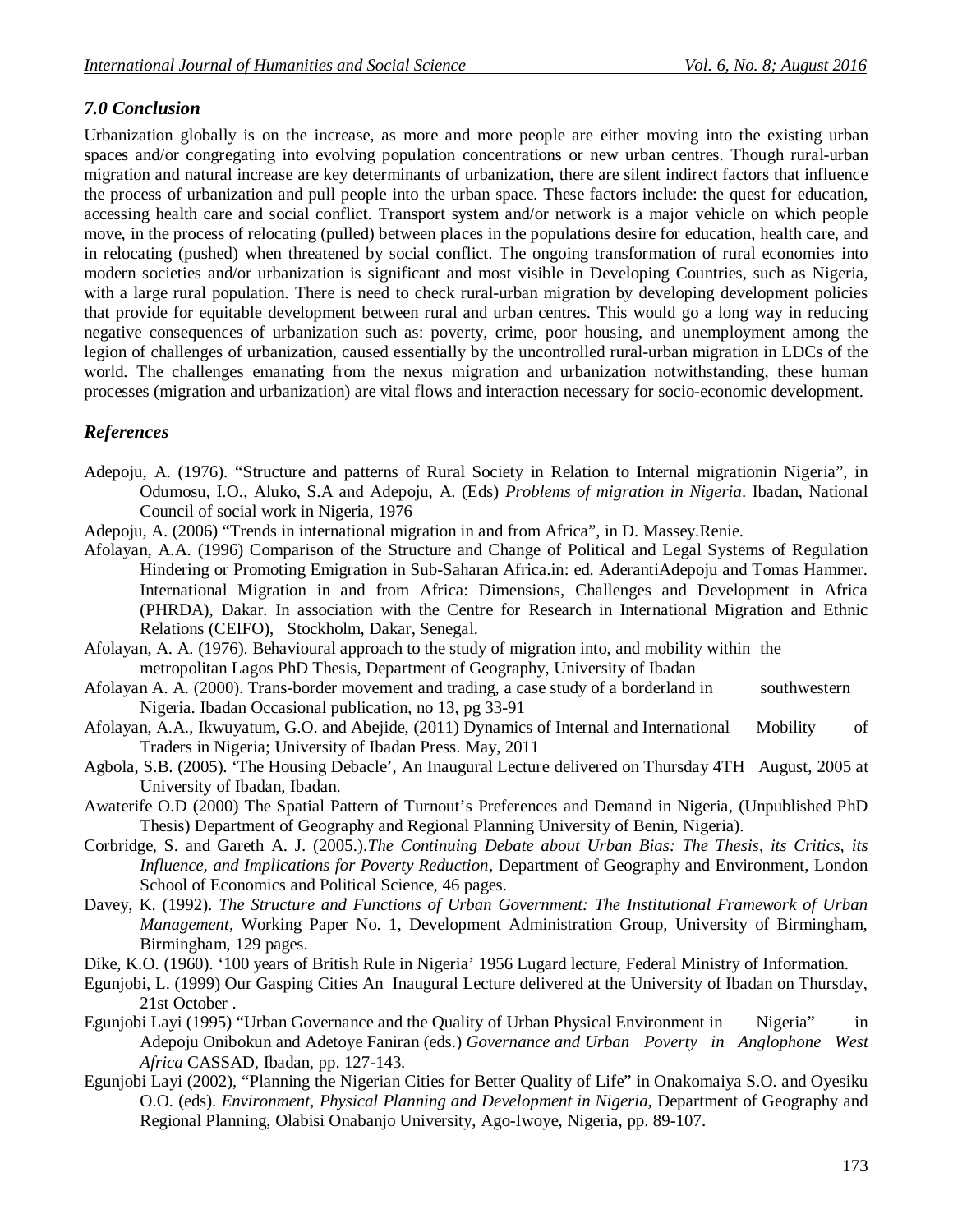- Federal Ministry of Education (2005). 'A Framework For Re-Engineering The Education sector'. Education Sector Analysis Unit, Federal Ministry of Education Abuja Nigeria Fernandez, E. (2007) Implementing the urban reform agenda in Brazil. *Environment and Urbanization*, vol. 19, No. 1, pp. 177– 189.
- Filani, M.O (2012) 'Transport System and Patterns in Nigeria' Department of Geography, University of Ibadan.
- Filani M.O. (1994) "Transportation". In Filani, M.O., Akintola, F.O. and Ikporukpo, C.O. (eds.). Ibadan Region. Ibadan: Rex Charles, 1994. pp.179-190.
- Filani, M.O. (1988). 'Mobility and Survival: A Nation's Dilemma' An Inaugural Lecture delivered at University of Ibadan on Thursday, 17TH March, 1988.
- Gettleman, J. (2010). "Africa's Forever Wars." *Foreign Policy* (March/April).
- Hart, L. G., Larson, E. H., & Lishner, D. M. (2005). Rural definitions for health policy and Research. American Journal of Public Health, 95(7), 1149–1155.
- Heller, L. (2006) Access to water supply and sanitation in Brazil: Historical and current reflections; future perspectives. Background paper for the 2006 edition of the Human Development Report, 51 pages.
- Horowitz, M.D. and Rosensweig, J. A. (2007).Medical Tourism Health Care in the Global Economy: The Physician Executive, November • December 2007
- Ikwuyatum, G.O. (2006) A Spatial Analysis of Rural Out-migration and its consequences in Benue State, Nigeria. (Unpublished PhD Thesis) Department of Geography University of Ibadan, Nigeria
- Johnson, L. A (2008) "Americans look abroad to save on health care: Medical tourism could jump tenfold in next decade," The San Francisco Chronicle, August 3, 2008
- Josh D.W and Jenifer H. (2012).Migration and Development within and across borders; Research and policy perspective on International Migration, Social science council. U.S.A
- Mabogunje, A. L. (1968). Urbanization in Nigeria; University of London Press, London
- Mabogunje, A.L. (2005). 'Global Urban Poverty Research Agenda: The African Case' A paper presented at the Seminar on Global Urban Poverty organised by the Comparative Urban Studies of Woodrow Wilson International Centre for Scholars held on Thursday, 15TH December, 2005 in Washington, D,C,
- Martha, L.(2008) "The Rise of Medical Tourism", Harvard Business School Working Knowledge, December 17, 2007.
- Ogunbodede. O. O. (1999). Women Intra-Urban Travel Pattern: A case study of Abeokuta, Ogun State Nigeria. *Ife Social Science Review*, 17, No 2 pp.62 -72.
- NPC (1991) Nigeria Population Census Data
- NPC (2010) Internal Migration Survey 2010
- Olanrewaju, D.O. (2004) 'Town Planning: A Veritable Means for Poverty Reduction' 38TH Inaugural Lecture, Federal University of Technology, Akure.
- Oyesiku, O, (2002) Gender Perspectives in Travel Behaviour of Motorcycle Passengers in Nigeria Intermediate Cities. In CODATU X Conference Proceedings on Urban Mobility for All Zeitlinger, Netherlands.
- Olujimi, J.A.B. (2003a) 'Patronage Pattern of Rural Dwellers to Health Facilities in Owo Region, Nigeria' Unpublished Ph.D Thesis, Department of Urban and Regional Planng, Federal University of Technology, Akure. PP 270.
- Olujimi, J. A. B (2003b). The Role of Women in Community-Based Organization in Environmental Cleanliness in Ifedore Local Government Area, Ondo State, Nigeria" in Adekunle, V. (et al) (eds.). Proceedings of Annual Conference of Environment and Behaviour Association of Nigeria (EBAN). Environmental Sustainability in Democratic Government, 400 – 408.
- Olujimi, J.A.B. (2005a). Rural Development and Environmental Issues in Nigeria" International Journal of Environmental Sciences, 2(1&2), 21-35.
- Olujimi, J.A.B. (2005b) 'Green Cities: Plan for the Planet' Paper commissioned paper delivered to mark '2005 World Environment Day' celebration held at Ondo State Multipurpose Hall, Alagbaka, Akure on 7TH June, 2005.
- Olujimi, J.A.B. (2007a). A Safe City is a Just City: Lessons for Akure, Nigeria. A Paper delivered to Mark 2007 World Habitat Day Celebration organized by Ondo State Ministry of Lands, Housing and Environment held on 8th October, 2007 at Multi-Purpose Hall, Akure.